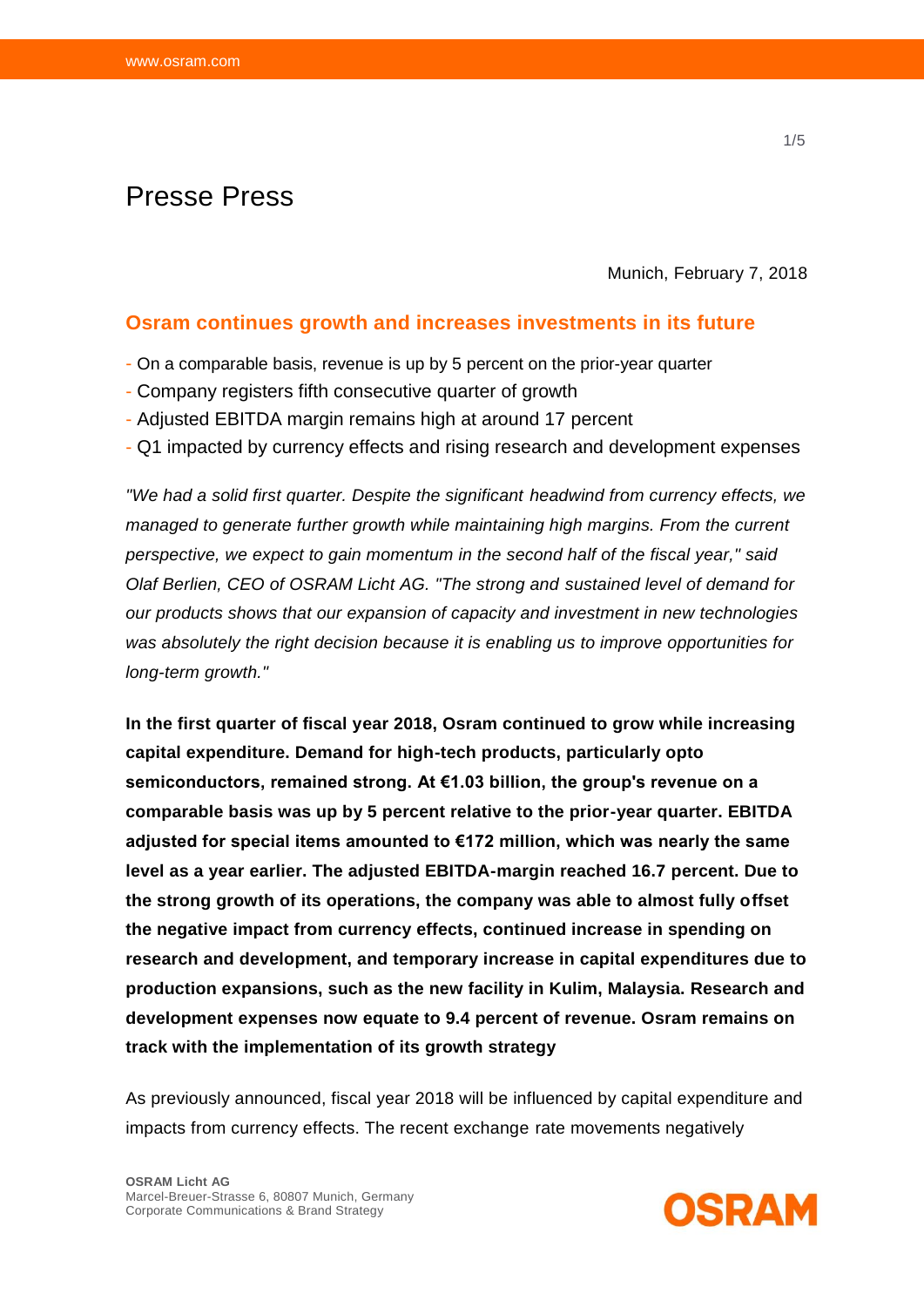impacted consolidated revenue by more than €60 million in the first quarter alone. To lay the foundation for sustained profitable growth, Osram is continuing to invest in its production and future technologies. Products based on novel LED-related technology already account for two-thirds of actual revenue.

On a segment basis, the first quarter confirmed that the growth trends and operational strength of Osram Opto Semiconductors (OS) are fully intact. In the first quarter, rampup costs for new capacity softened margins, as had been anticipated.

To meet the high demand for LEDs, particularly those used in general lighting, Osram opened its new plant in Kulim, Malaysia, in November 2017. Production ramp-up is going according to plan, and productivity is very encouraging. It is expected that additional capacity of this Phase 1 investment will be realized by the end of the fiscal year.

Revenue in the largest segment, Specialty Lighting (SP) also was burdened by exchange rate effects. Looking at global car production, we see a mixed picture. Our view on the automotive market has not changed since Q4, and we anticipate continued growth, though at a lower level than FY2017.

However, the trend of increasing penetration of LED lighting continues, particularly in the automotive industry. LEDs will increasingly replace traditional technologies in new vehicles, supporting our strategy with this business.

When looking at the Lighting Solutions & Systems (LSS) segment, we saw no fundamental improvement in the business environment. Construction activity for new industrial and office buildings continued to be sluggish, especially in the North American market. As a result, demand for luminaires, electronic ballasts, and services remains weak in this segment. The Board has taken corrective actions and is exploring all options in the Lighting Solutions (LS) business unit. A decision will be made this fiscal year.

In fiscal year 2018, Osram will continue to build on its foundations for the future. The company budgets a revenue increase of between 5.5 and 7.5 percent. The EBITDA adjusted for special items is likely to be around €700 million and will be influenced by

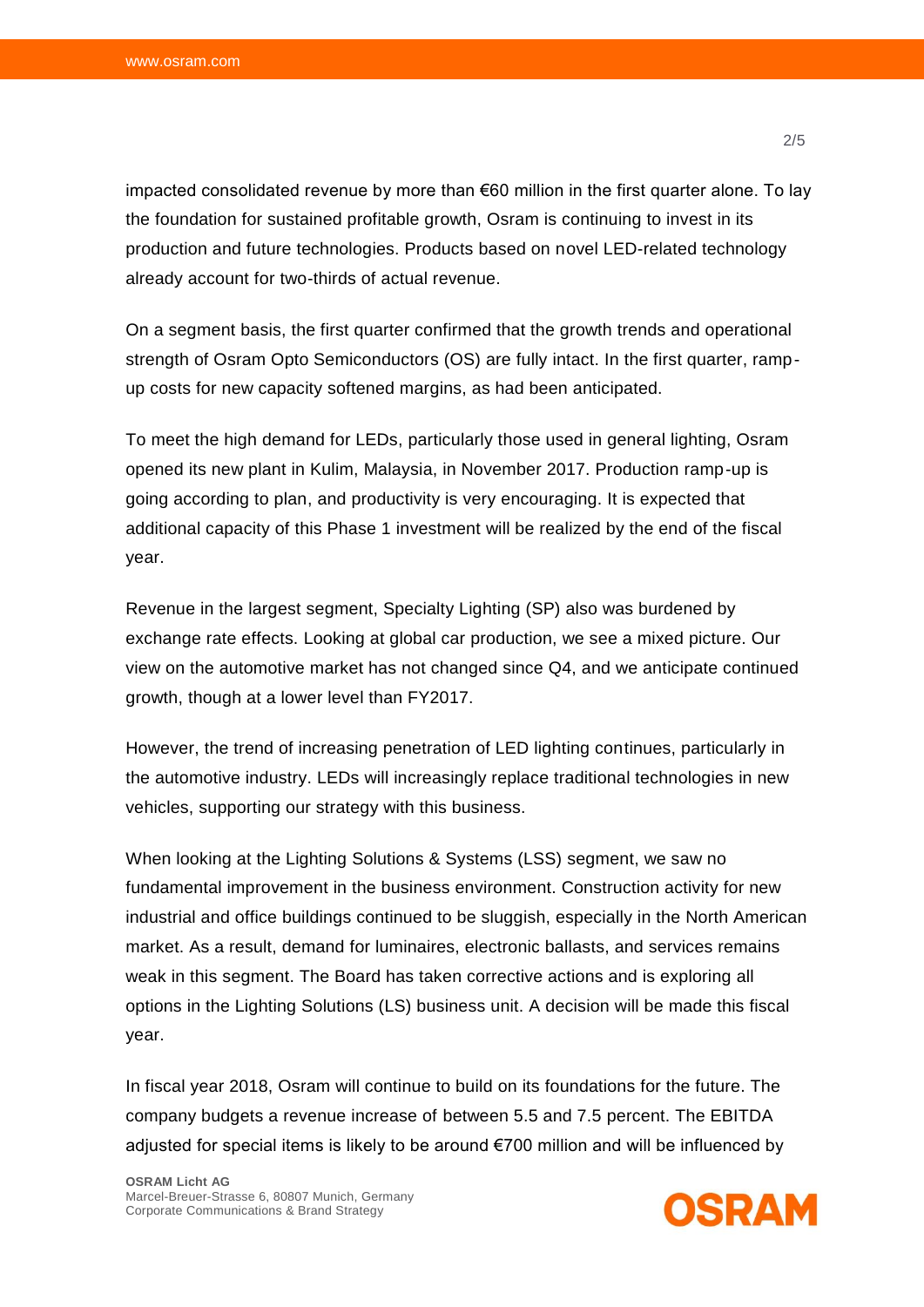factors such as currency effects, ramp-up costs for Kulim and increased capital expenditure on research and development, which adds up to a three digit million Euro amount. For the current fiscal year, Osram expects earnings per share to be between €2.40 and €2.60. We are expecting a free cash flow between minus €50 million and minus €150 million. The Managing Board is confident about Osram's positive mediumterm prospects and is therefore aiming for a dividend of at least €1.11 per share again in fiscal year 2018.

During the past three months, the exchange rate of the Euro gained significantly especially against the U.S. dollar. This development weighs on the key figures of Osram. The forecast for the current fiscal year from November was based on an exchange rate of \$1.18 to the Euro at that time.

You can follow the Managing Board's conference for analysts, which starts at 1 p.m. CET on February 7, at **<http://services.choruscall.eu/links/osram180207ir.html>**.

**PRESS CONTACTS**  Stefan Schmidt Tel: +49 (0)89 6213 4680 Email: [stefan.schmidt@osram.com](mailto:stefan.schmidt@osram.com)

Jens Hack Tel: +49 (0)89 6213 2129 Email: [j.hack@osram.com](mailto:j.hack@osram.com)

Torsten Wolf Tel: +49 (0)89 6213 2506 Email: [torsten.wolf@osram.com](mailto:torsten.wolf@osram.com)

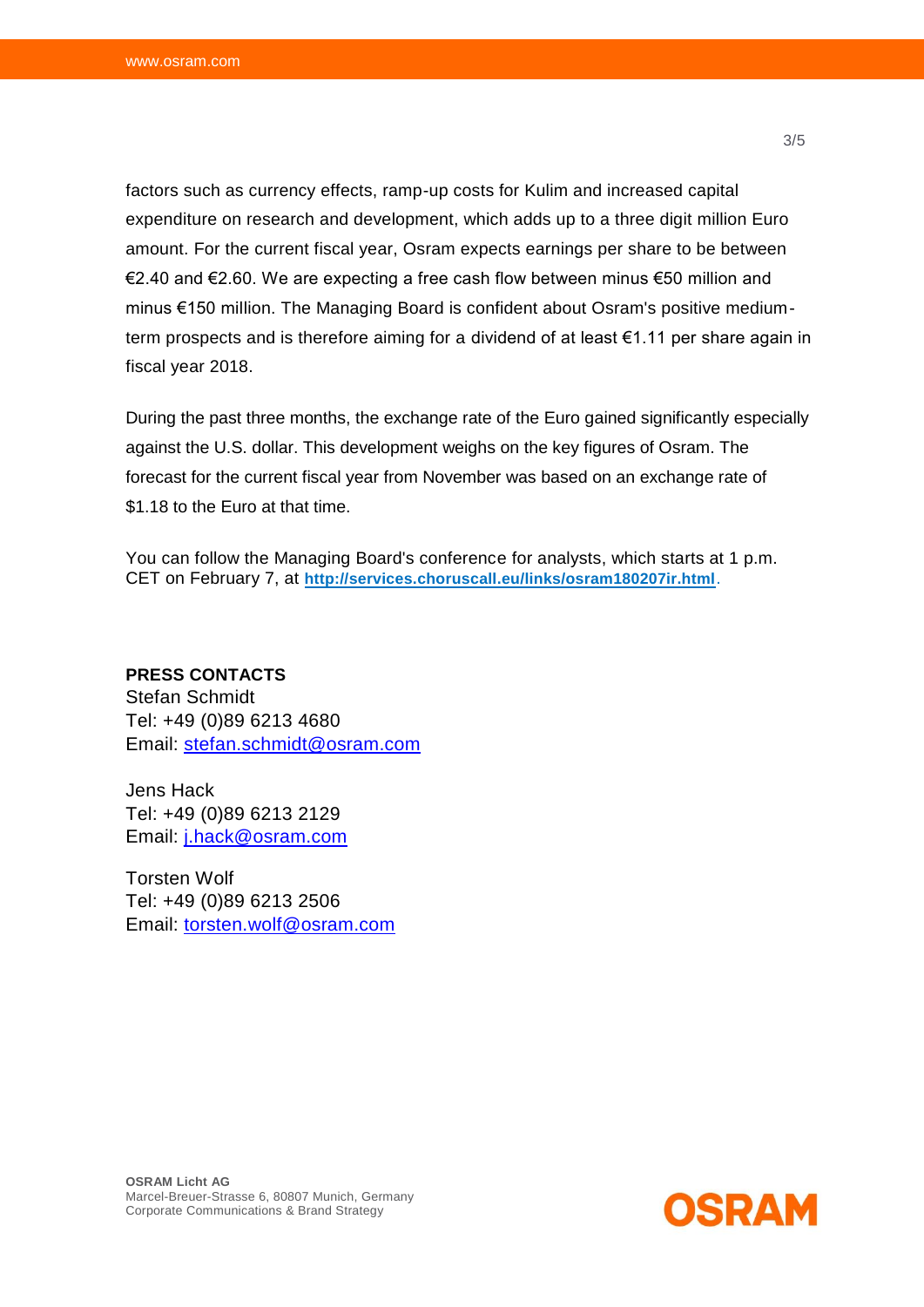|                              | 1st quarter | 1st quarter | Change    |
|------------------------------|-------------|-------------|-----------|
|                              | 2018        | 2017        | (nominal) |
| Revenue                      | 1,026       | 991         | 3.5%      |
| <b>EBITDA</b>                | 157         | 188         | (16.7%)   |
| margin                       | 15.3%       | 18.9%       | (370 bps) |
| Adjusted EBITDA <sup>1</sup> | 172         | 179         | $(4.0\%)$ |
| margin                       | 16.7%       | 18.0%       | (130 bps) |
| Profit after tax             | 70          | 92          | (24.7%)   |
| Free cash flow               | (119)       | 83          | (243.7%)  |
| '000 employees               | 26.6        | 25.7        | 3.5%      |

# Selected key figures for the OSRAM Light Group in the first quarter

(Provisional, unaudited figures. Items stated in € million, margin in %, employees as at December 31; negative values in brackets.)

( <sup>1</sup> Adjusted for special items, e.g. transformation costs, significant legal and regulatory matters, and M&A-related costs.)

# Performance of the reporting segments in the first quarter

|                                         | 1st quarter<br>2018 | 1st quarter<br>2017 | Change<br>(nominal) |
|-----------------------------------------|---------------------|---------------------|---------------------|
| <b>Opto Semiconductors</b>              |                     |                     |                     |
| Total revenue                           | 410                 | 387                 | 5.9%                |
| $$ EBITDA                               | 102                 | 101                 | 1.0%                |
| Adjusted EBITDA                         | 102                 | 101                 | 1.0%                |
| <b>Specialty Lighting</b>               |                     |                     |                     |
| Total revenue                           | 563                 | 588                 | (4.2%)              |
| $$ EBITDA                               | 93                  | 93                  | 0.3%                |
| Adjusted EBITDA                         | 96                  | 96                  | 0.0%                |
| <b>Lighting Solutions &amp; Systems</b> |                     |                     |                     |
| Total revenue                           | 244                 | 251                 | $(2.6\%)$           |
| EBITDA                                  | (13)                | (1)                 | n/a                 |
| Adjusted EBITDA                         | (4)                 | 1                   | n/a                 |

(Provisional, unaudited figures, stated in € million; negative values in brackets.)